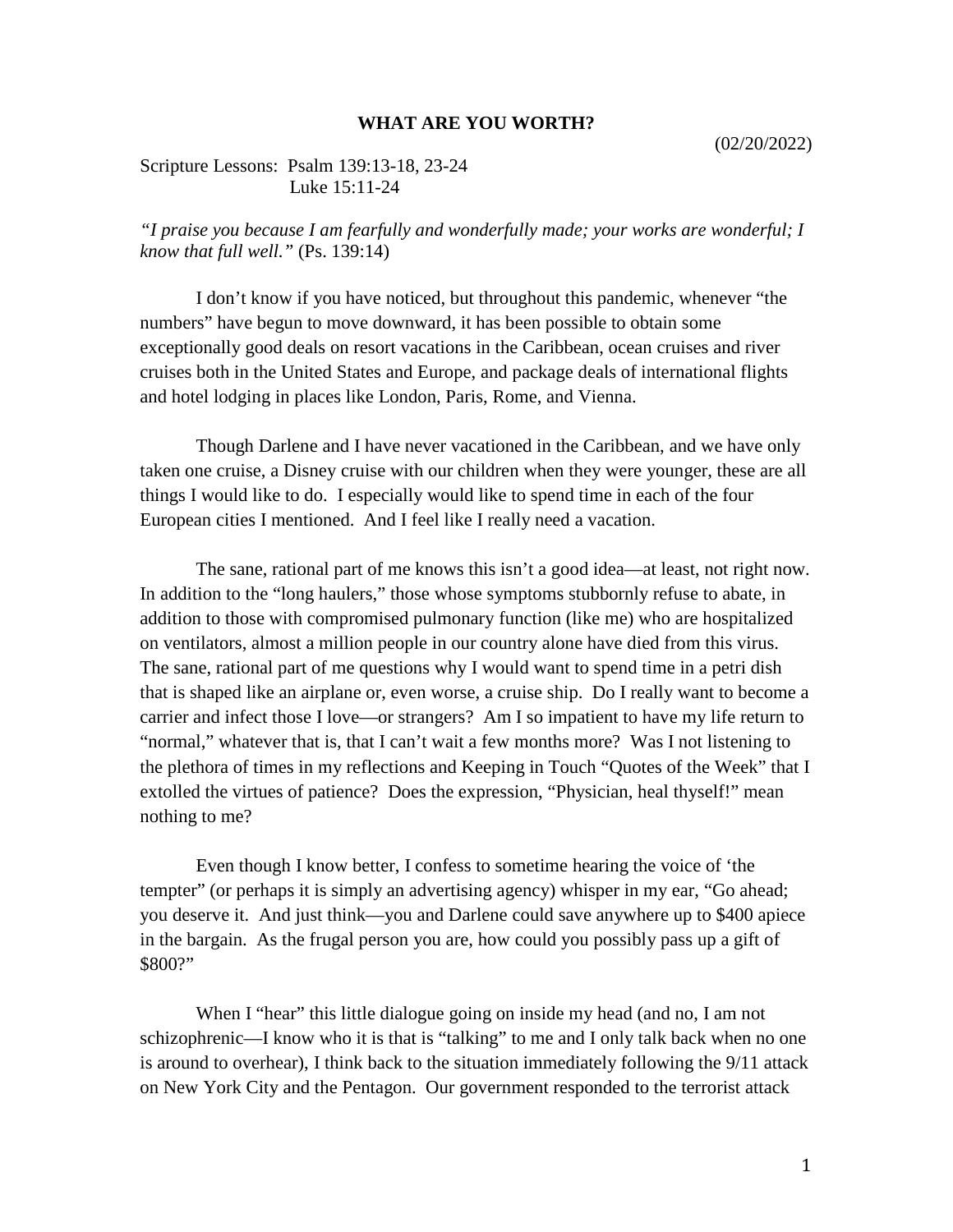by immediately shutting down all flights in the United States. For some time after the attack, most of us were wary of going into large cities like Boston, and we were more than wary of boarding an airplane.

The airlines, understandably concerned about their bottom lines, began to offer bargain basement prices on domestic and international flights to lure us back into our normal patterns of life and travel. As documented by some social psychology researchers, an interesting phenomenon then occurred.

I don't remember the exact numbers but, to the best of my recollection, if an airline offered a discount of \$250 on a domestic or international flight, we weren't tempted to take the risk. In fact, we were somewhat insulted--our life was worth more than that! However, if the airline increased the discount to \$400 per flight, they suddenly had a flood of takers! As the researchers pointed out, this implies that, no matter what we think or say, according to our behavior we apparently value our life at \$400; \$400 was all that was needed to get us to take the risk of dying prematurely, suddenly, and painfully. I am not very good at statistics, but I remember thinking at the time that this data suggests that the value we place on our life is closer to \$150—the difference between when we wouldn't run the risk of flying and when we would.

This got me thinking. What are we worth? I'm not thinking about the \$400 offered in travel discounts, which is, apparently, all it would take for some of us to risk life and limb. I'm not talking about the \$37.15 that we could get by melting us down and selling off all the chemicals that are present in our bodies. We are worth a lot more alive than dead—at least I hope we are! I am talking about what we are worth in a bigger sense, what we are *really* worth!

Some people don't have a good sense of their own worth. Because they suffer from low self-esteem, they live out their life on a level far below the level of their actual worth and abilities. They have little sense of their importance, their value in the whole scope of things. There are usually reasons why people feel this way, why they feel they are of little or no value, why they see themselves as damaged goods. And a lot of it really does go back to early childhood trauma and dysfunctional patterns of relationships in the person's family of origin.

I suspect that the younger son in the Parable of the Prodigal Son probably felt this way, though I have no idea why. He grew up in what appears to be a very good family. We know that he had an older brother and a really, *really* good father. There is no mention of his mother. I know that the story is a parable, a teaching, and not Jesus' description of an actual family, but I still wonder about the absence of the mother in the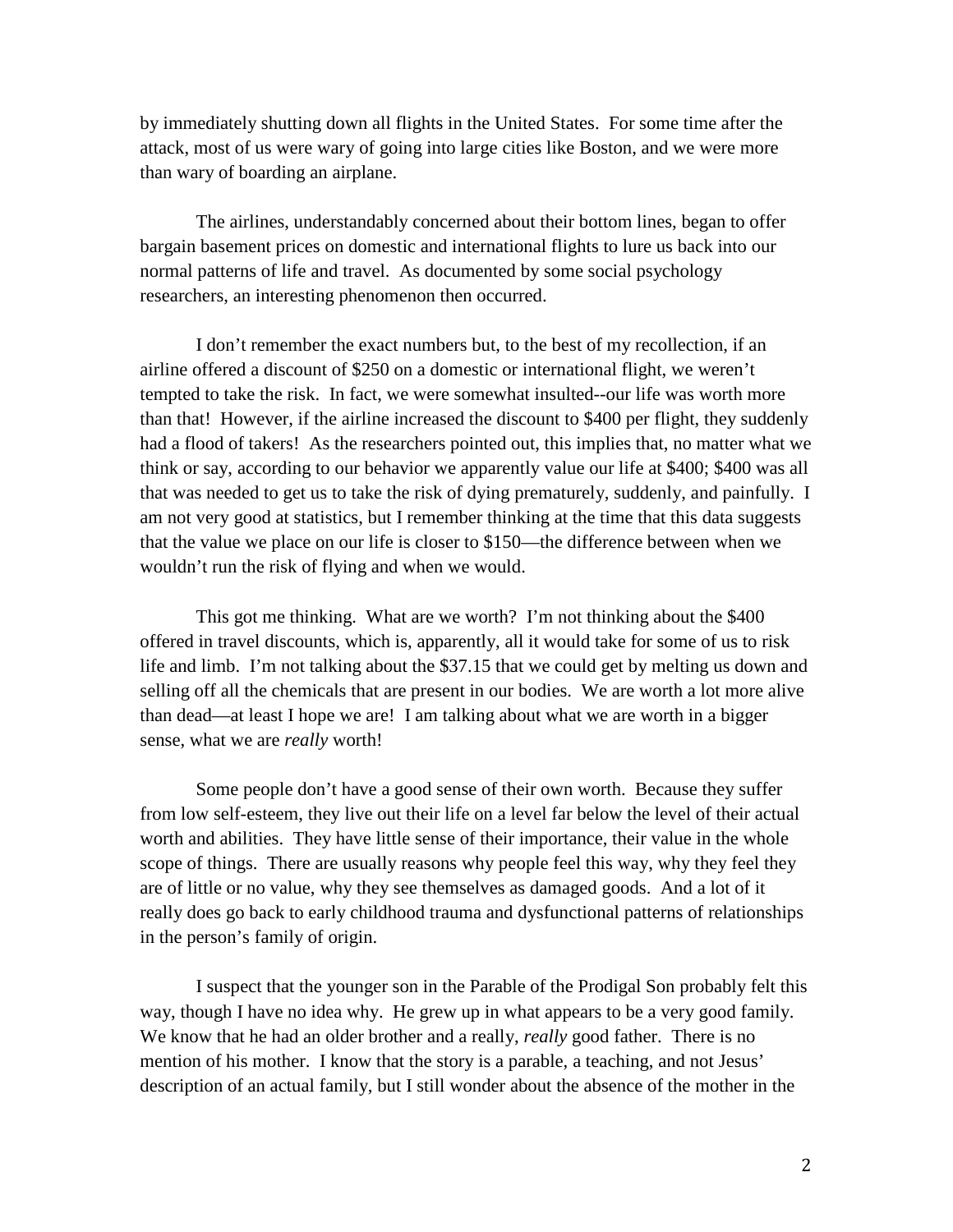story. Perhaps she died when the younger brother was just a child. This kind of early childhood loss can be deeply wounding.

The older brother appears to be the shining star in the family. He is what psychologists call a parentified child. He never does anything wrong. He not only lives up to his father's expectations; he exceeds them. He is a hard worker and a loyal son. He lives an upright and moral life. He is probably very much like his father, both in his attitude toward work and in his values. A "chip off the old block."

The younger brother is the rebel. He is tired of living in the shadow of his successful older brother. The younger brother probably doesn't do well in school. He chafes against the expectations of his teachers and the rules of deportment in the classroom, which he experiences as restrictions on his freedom rather than constructive guidelines for living. He doesn't have a clear sense of his identity and what he wants to do with his life. He is sort of wandering through his adolescence. He is probably hanging around with the wrong kids, the wrong crowd. It is not surprising that he gets lost.

In the parable, the son goes to his father and asks for his share of the inheritance. This probably hurt the father's feelings. His son is asking for his inheritance even before the father has died. This makes it sound like the money he can get from his father is more important than his relationship with his father. At the beginning of the parable, we don't have any sense of the son's feelings for his father. It may just be that he is so caught up in himself, in his own struggles with life, that there just isn't any room in his thoughts for other people.

The father, without complaint, without protest, gives the son that for which he asks. The son takes his inheritance and immediately moves away from home. He apparently feels no obligation to help his father run the farm, and he feels no obligation to help take care of his father when his father gets older. Not surprisingly, the money runs through his fingers like water through a sieve. He wastes it on liquor, fast women, and throwing parties for his friends. Before long, all his money is gone. This is when he realizes that his "friends" are not really his friends; they are just using him. When his money is gone, they drop him like a hot potato.

If we look at the story objectively, the son has made a mess of his life. He is reduced to working as a swineherd. This is a job that no self-respecting Jew would ever do. He is so hungry that he feels like competing with the pigs for the garbage they are being fed. He has hit bottom.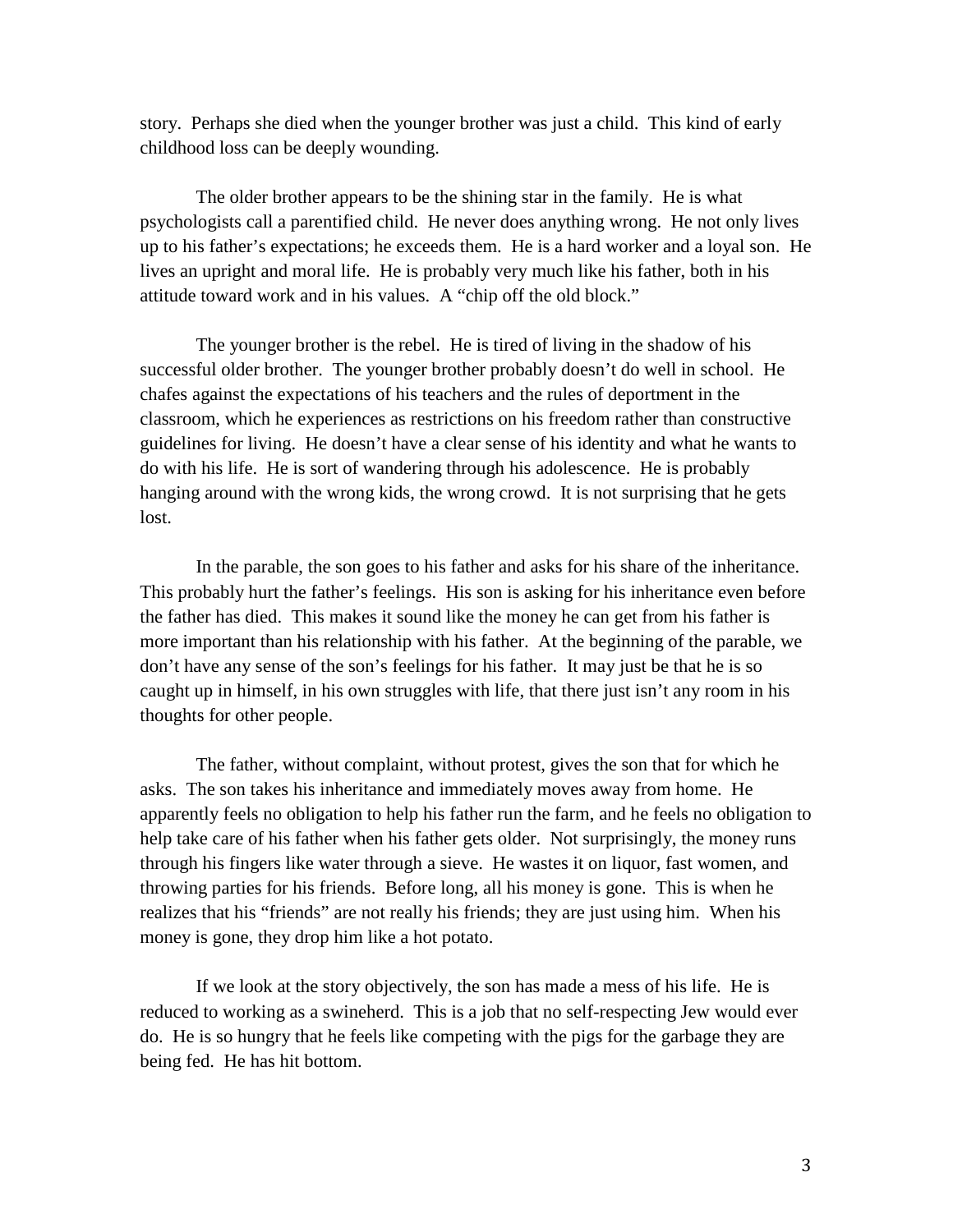If we look at the story objectively, we are led to the inescapable conclusion that the son has made a mess of his life. If we look at his behavior from a moral perspective, what he did was wrong. It was selfish. It was inconsiderate. He did not honor his father and his mother. However, if we look at the story from a psychological perspective, we see it differently. Perhaps this journey into the wilderness was an important part of the son's individuation process, the process by which he becomes himself as a whole person, as a unique person, as a unique incarnation of God. Perhaps the road to selfactualization, *his* road to self-actualization was not the path of living a mistake-free life.

Alcoholics Anonymous, common sense, and our own life experience teaches us that sometimes we have to hit bottom before we turn our life around. I know you know this. Of course, we always hope that we will turn our life around before we hit bottom. Far too many people hit bottom and they either stay there or their life ends prematurely. After their slow and steady descent into the darkness, they are not able to make the ascent back into the light. Unfortunately, as is the case with many addicts and people in the prison system, there is no one there to help them experience the inner transformation they so desperately need.

The son, fortunately, comes to his senses. He decides to return home in the hope that he might be able to build or rebuild his life. He knows he has, to use a religious term, fallen from grace. He has no reason to expect that he will be welcomed back as a son, or that he will be welcomed back at all. He clings to the hope that his father will at least take pity on him and allow him to function as a hired servant.

The father, however, has been waiting for his son. Jesus tells us that the father sees the son coming from afar. When the father sees the young man trudging down the dusty road dressed in rags, it breaks his heart! It breaks his heart from sorrow at what has happened to his son, and his heart breaks with joy at his son's return. The father runs to his son, throws his arms around him, and kisses him. Then he orders that the boy be given fine clothes to wear, new sandals for his feet, and a ring for his finger. That very night a feast will be held to celebrate his homecoming!

The Parable of the Prodigal Son reminds me of a story. A speaker stood in front of a packed auditorium. When he had his audience's attention, he took a crisp new \$100 bill out of his wallet and held it up for everyone to see. Then he asked, "Who would like this \$100 bill?" Everyone's hand shot up.

The speaker then took the \$100 bill and folded it in half. "Now how many of you would like this \$100 bill?" he asked. Every hand went up. The speaker then took the bill and crumpled it up. "Who still wants this bill?" Again, every hand was raised.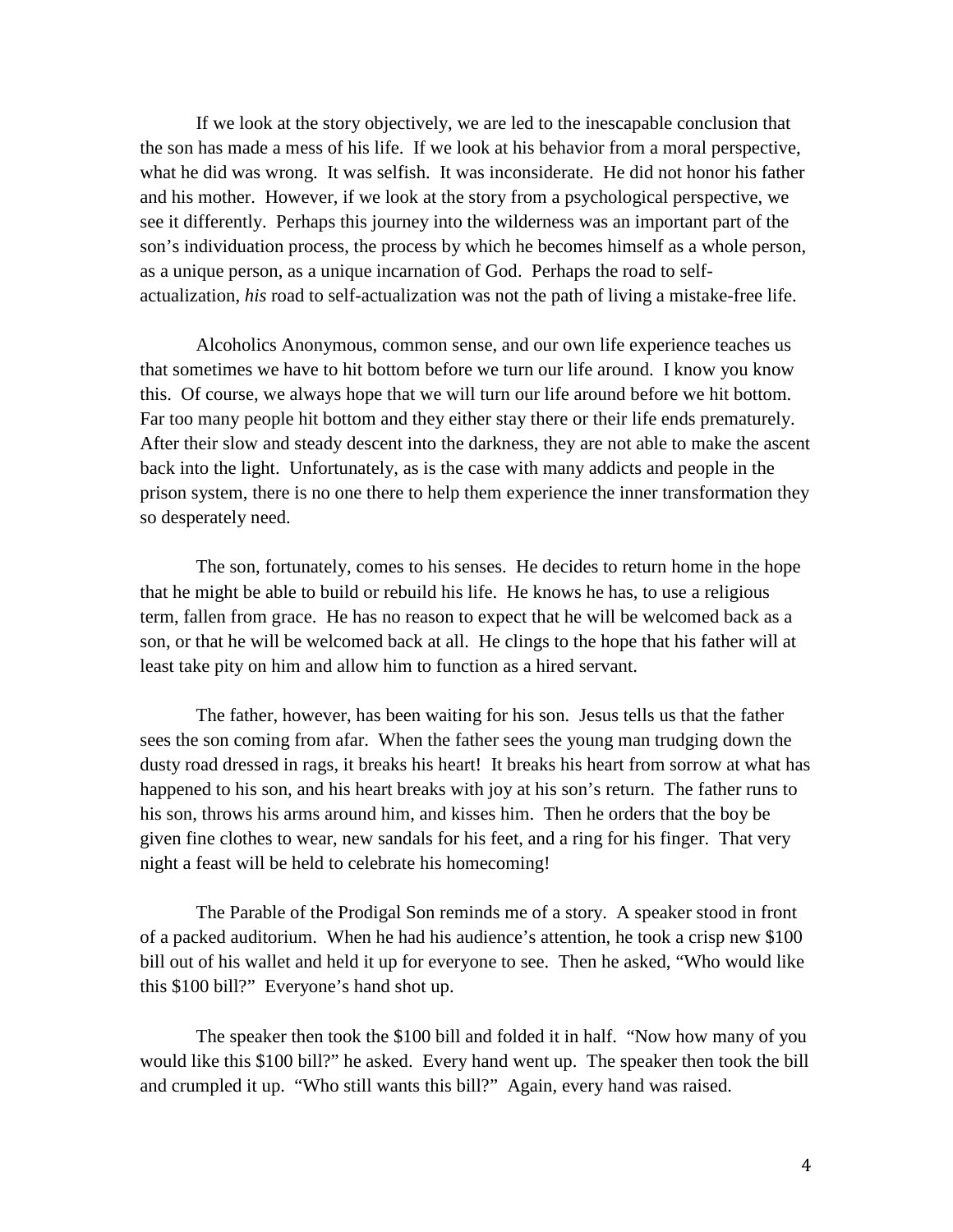Finally, the speaker threw the crumpled \$100 bill on the floor and stomped on it, crushing it with his shoe. He leaned over, picked up the crumpled and dirty money, and asked, "Now who wants this \$100 bill?" Once again, every single hand went up.

The speaker then addressed his audience. "I hope that all of you learned a very important lesson today," he said. "No matter what I did to this bill, it did not decrease in value. Even though it went through the wringer, it did not decrease in value. It is worth just as much now as it was when I first showed it to you, as much as it was when it was first printed."

"Your life may be like this \$100 bill," the speaker said. "You may have been knocked around by life. You may have suffered the effects of circumstances beyond your control, and you may even have played a part in this process by making ill-advised choices. You may feel that you are not worth very much at all, that you are basically a piece of rubbish."

"I want you to remember," said the speaker, "that no matter what has happened to you in this life, no matter how low you have fallen, like this bill you never lose your value. You are of incredible value. You are unique in the universe. You are an incarnation of God. There is no one else exactly like you. You are a treasure to God, and you can be a treasure to other people." The crowd was hushed.

Has something happened to you that has caused you to devalue yourself? Has something happened to you that has led you to feel worthless? Perhaps something was done to you, like physical, sexual, emotional, or verbal abuse. Perhaps something was missing in your life, like a sober parent who could be there for you. Perhaps you tried to dull the pain, the anger, and the depression any way you could. In a short period of time, you might have lost that sense that you are a person of incredible value, that you are both valued and loved by God.

The message of the parable is that no matter what you have done with your life so far, you are a person of worth. You are not rubbish. God loves you, and God is waiting with open arms to welcome you back home. God is waiting like the father in the story to restore you to wholeness, to set your feet back on the path to a meaningful and fulfilling life.

The Japanese Zen Master Morinaga Soko relates the first lesson he learned from Rinzai Zen master Zuigan when Soko began his Buddhist training. One of my favorite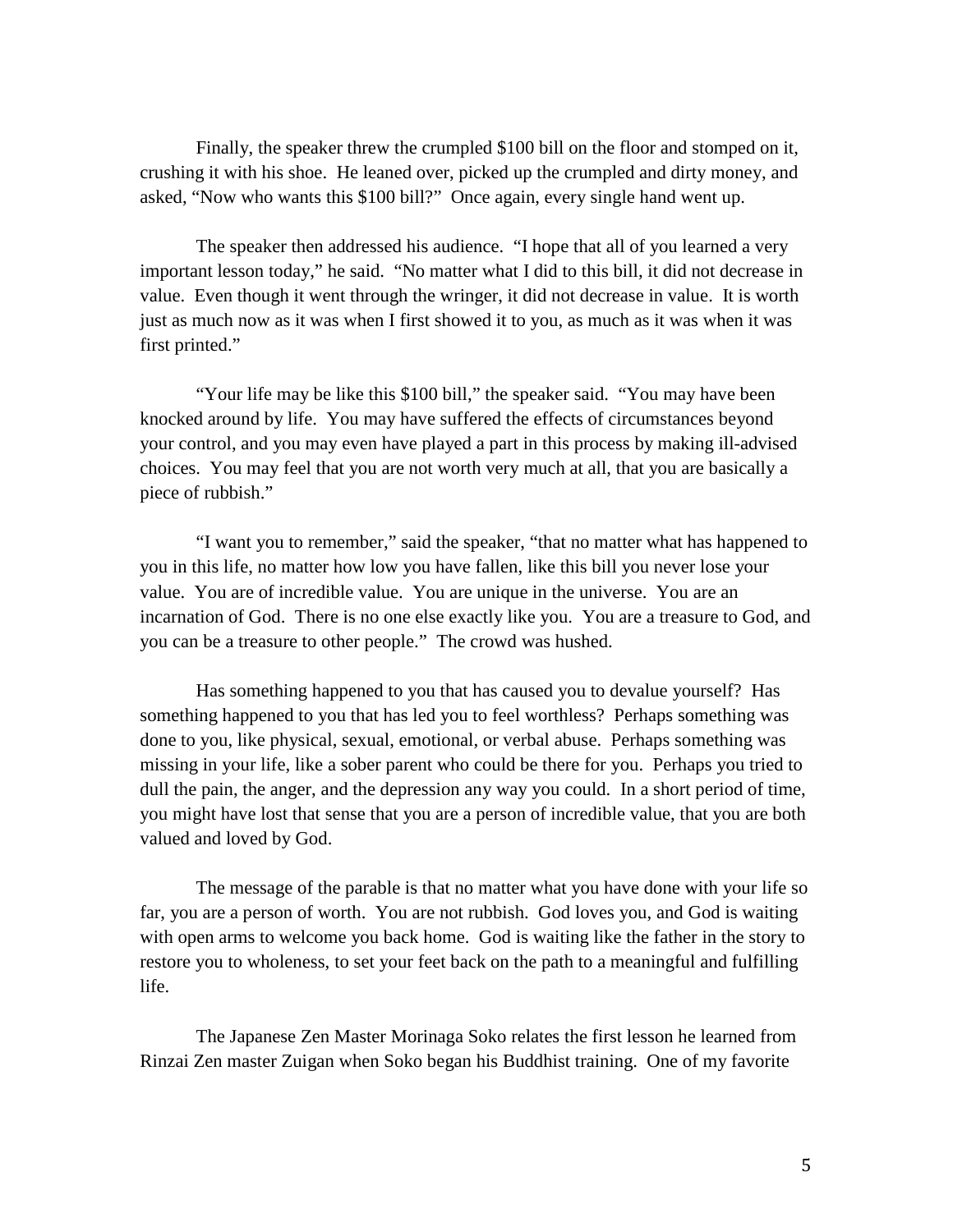books by Zen Master Soko is *An Ongoing Lesson on the Extent of My Own Stupidity— Novice to Master*. In *Zen: Traditions & Transitions*, Soko is quoted as saying,

*The first task I was given was to sweep the garden with a bamboo broom. . . So, I grasped my broom and swept mightily and soon had a mountain of leaves. I asked, "Roshi [which means "venerable teacher], where should I put all this rubbish?" hoping he would see how good I had been. He immediately roared, "Leaves are not rubbish!" . . . Go to the shed and bring any empty charcoal sacks you find there."*

*Coming back, I found the Roshi vigorously raking through the pile of leaves so that any stones or gravel fell to the bottom. He then took the sacks and filled them to the very last leaf, packing them tightly with his feet. "Now go put these back in the shed," he said. "They're kindling for the bath fire."*

*When I . . . came back, I saw the Roshi squatting on the ground picking out the small stones from what remained. When he had carefully gathered them together to the last tiny pebble, he said, "Now put these beneath the eaves."*

*I was quite sure that the remaining lumps of earth and scraps of moss could serve no useful purpose. Yet the Roshi just collected them together without fuss and placed them on the palm of his hand. Searching patiently, he put the lumps of earth into depressions in the ground, then firmed them in with his foot until nothing remained.*

*He said, "Now do you understand a little? Originally, there is no rubbish in either people or things." This was the first teaching I received from Zuigan Roshi, [1879-1965, Master of the Daishun Temple in Kyoto, Japan].*

Soko then says,

*The Roshi's words that originally there is no rubbish either in people or in things actually comprise the basic truth of Buddhism.*

The writer of the  $139<sup>th</sup>$  psalm came to this very conclusion approximately 4,000 years ago. He says (or prays) to God,

> *For it was you who formed my inward parts; you knit me together in my mother's womb.*

The psalmist realizes that above all he is a child of God. He is one of the wonders of creation. He tells God,

> *I praise you, for I am fearfully and wonderfully made. Wonderful are your works; that I know very well.*

If we were to ask Morinaga Soko or Zuigan Roshi what the buddha-nature at the center of every sentient being, actually of every single thing, is worth, they would simply